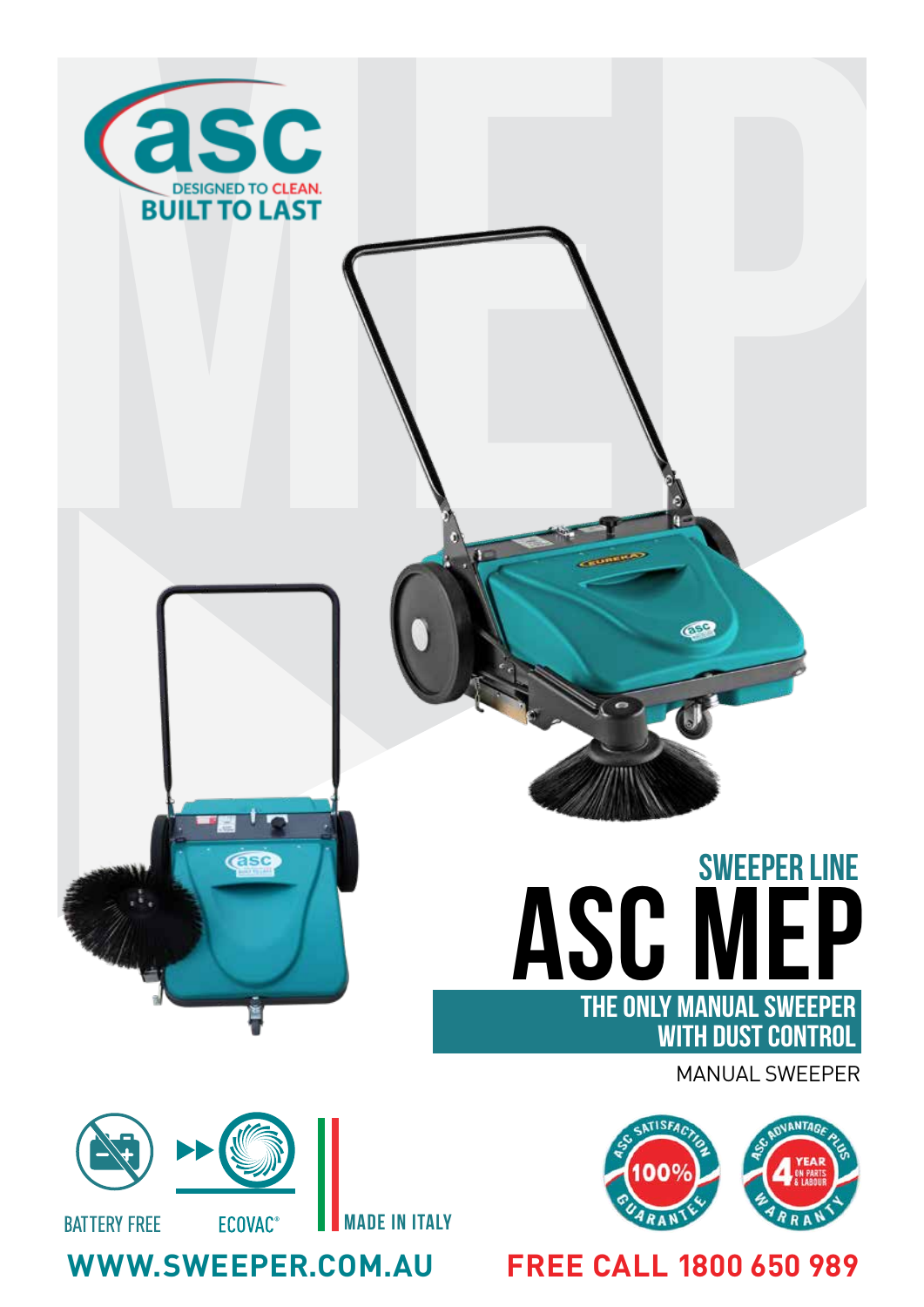# **ASC MEP**

### **MANUAL SWEEPER**

### **ASC MEP**

This is the world's first manual push sweeper invented to have its own dust control. That's right, it doesn't blow or scatter dust and uses no batteries or electric motors to achieve this result.

The ASC MEP is a manual sweeper with a total cleaning path of 730 mm.

It can clean up to 2.190 m²/h and is therefore more than 10 times faster than sweeping with a broom.

The ASC MEP combines PRODUCTIVITY and CONVENIENCE, and it can be used to clean any small or medium sized floor area.

**MAINUAL SWEEP EXERCT THE SECTION CONSULTS AND THE INTERNATION CONSULTS INTERNATION CONSULTS IN THE SECTION OF THE INTERNATION CONSULTS IN THE CONSULTS INTERNATION CONSULTS INTERNATION CONSULTS INTERNATION CONSULTS INTERNA** The ASC MEP Eureka has taken some 40 years of research and development to make it a reality. In fact, like a lot of great inventions around the world, it was engineered by accident. Now, some 40,000 units are expected to be sold worldwide every year. Buying an ASC MEP Eureka Sweeper is a small investment for a premium product, especially when compared to most disposable and dust creating push sweepers made in China or India that are alternatives for the Australian and New Zealand markets.

In a nutshell, this is a truly remarkable and practical invention that has long been sought after by commercial industries.



### **ADJUSTABLE HANDLE**



The handle can be regulated according to the height of the operator, guaranteeing comfort and efficiency.

### **ROBUST FRAME**



The Picobello's steel frame is sand blasted and treated with an anti-corrosion coa ting, guaranteeing strength and resistance.

### **ROBUST HOPPERS**



The robust front and rear hoppers are also high capacity.

### **ADJUSTABLE MAIN BRUSH**



The pressure of the main brush can be regulated to achieve optimal sweeping results on any type of floor.

### **FEATURES**

- Complete Dust Control;
- Simple and versatile;
- Completely silent
- Agile in congested
- spaces; • Provides quick,
- low-cost cleaning; • Suitable for use on
- uneven or external surfaces;
- Ideal for cleaning driveways, gardens, apartment buildings, sports facilities.

### 3 INNOVATION AWARDS

Verona, 2005 "Pulire" winning all categories.

Birmingham, 2013 "Cleaning Show".

Australia, 2013 at the exclusive "INCLEAN".



## **WWW.SWEEPER.COM.AU FREE CALL 1800 650 989**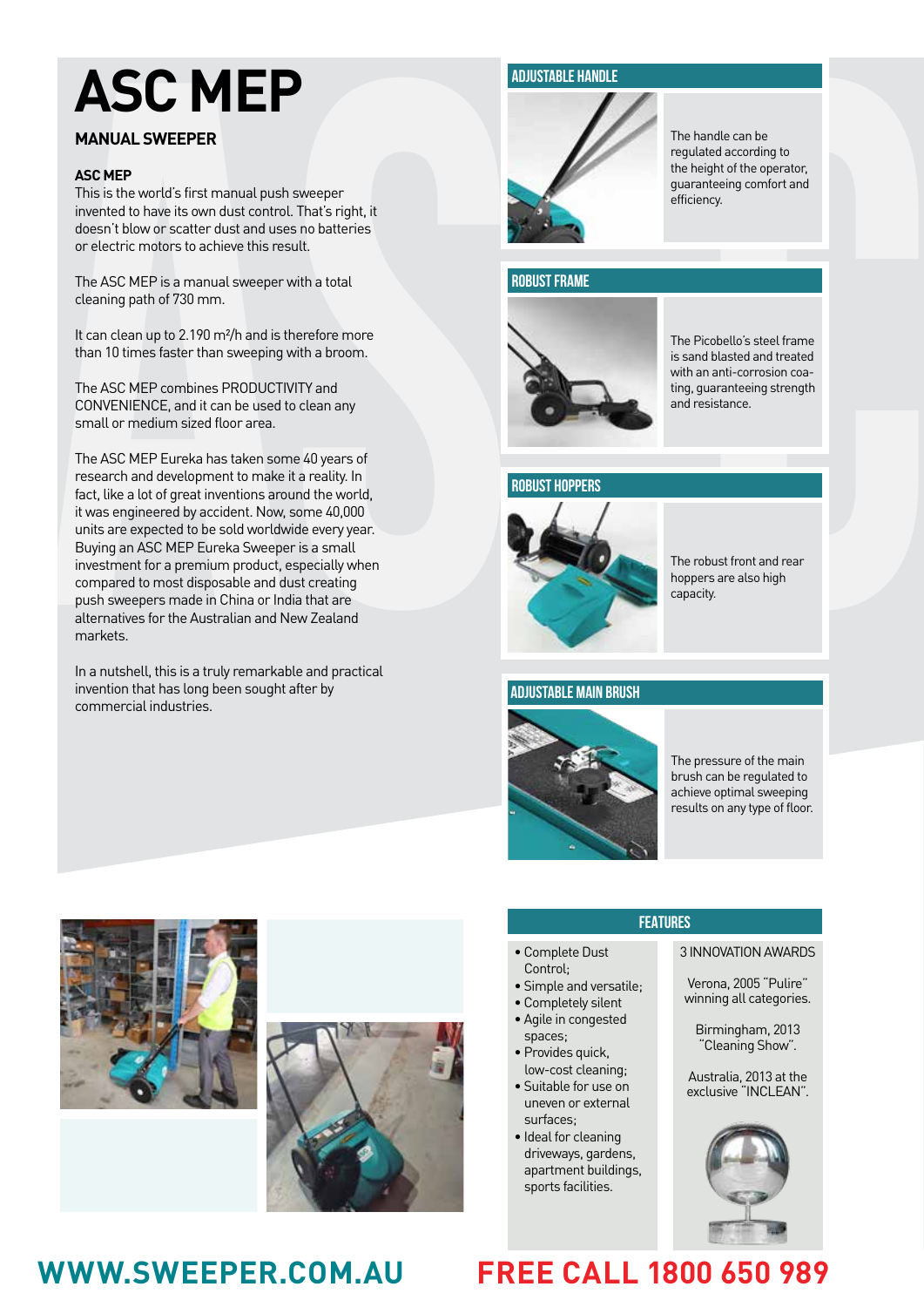

Adjustable and impact resistant, the side brush is used to clean along edges and in corners.



# **WWW.SWEEPER.COM.AU FREE CALL 1800 650 989**

Large rear wheels provide excellent maneuverability and are mounted on self-lubricating bearings.